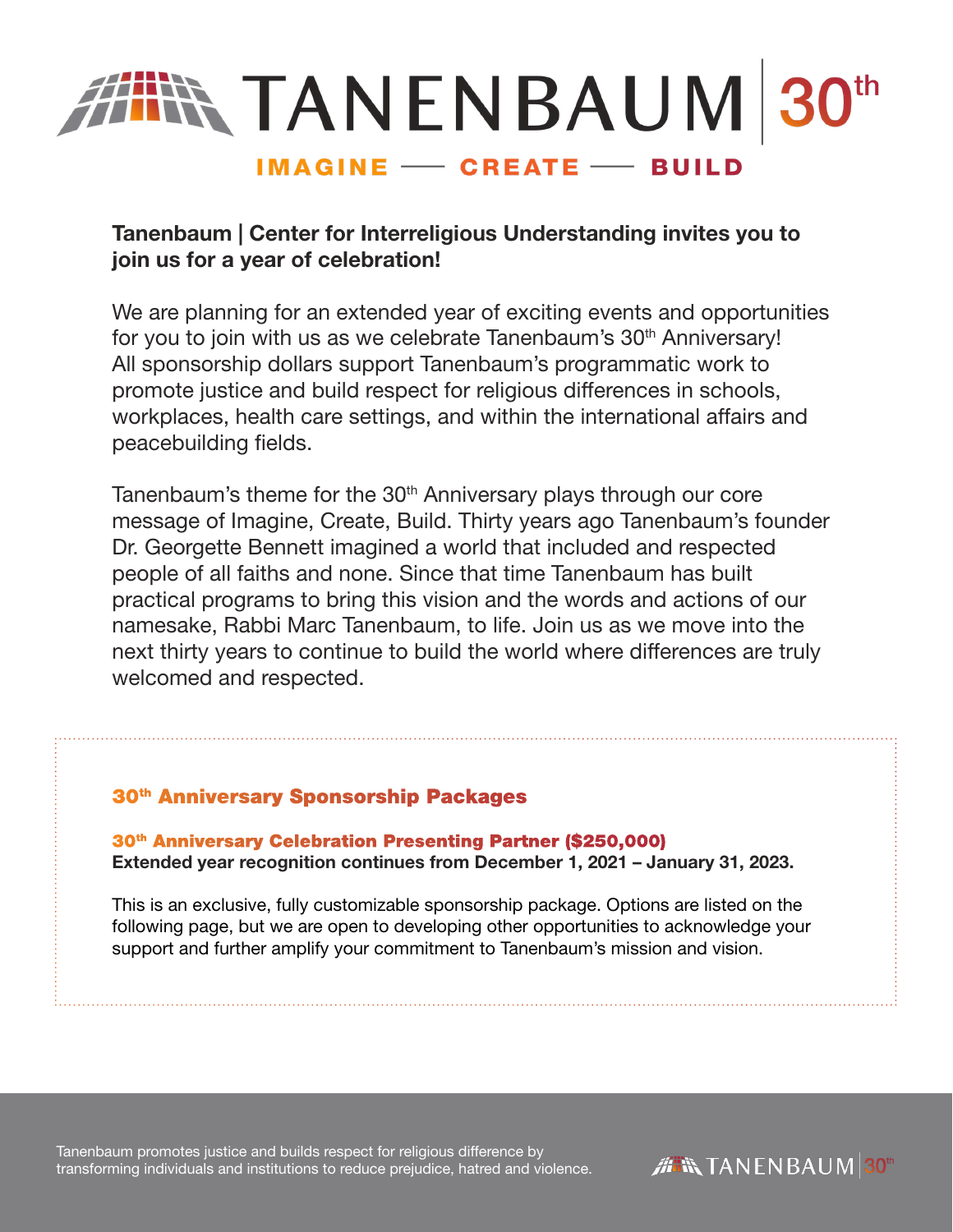

#### 30th Anniversary Celebration Presenting Partner (\$250,000) Continued

- Exclusive 30<sup>th</sup> Anniversary Presenting Partner branding for all events including but not limited to:
	- Divinely Inspired: Celebrating our Differences through Art
	- Stranger/Sister documentary screening
	- Religious Diversity Leadership Summit
	- Peace Made Possible Gala
	- Summer Soiree
	- *• Tanenbaum Takes a Night Off!* Comedy Show
	- Private Anniversary Party
- Branding package includes 30 second video advertisement and opportunity to speak at the podium at the annual Gala, Religious Diversity Leadership Summit and Comedy Show; logo on website, Gala step and repeat, print and electronic materials; social media posts on Twitter, LinkedIn, Facebook and Instagram
- Recognition and check presentation at 30th anniversary kick off celebration Divinely Inspired: Celebrating our Differences through Art with accompanying social media presence
- Inclusion in all press releases
- Unlimited virtual access tickets to all virtual events
- Peace Made Possible Gala Sponsorship Package (Visionaries' Circle \$50,000)
- *Tanenbaum Takes a Night Off!* Sponsorship Package (\$5,000 Troublemakers)
- Divinely Inspired: Celebrating our Differences Through Art Sponsorship Package (\$5,000 level)
- Religious Diversity Leadership Summit Sponsorship (\$5,000 Equity Creator level)
- Co-host and sponsor of Stranger/Sister documentary screening (\$5,000 level)
- Co-host intimate Summer Soiree (\$10,000 presenting sponsor)
- 10 invitations to private Anniversary Party with Tanenbaum's closest supporters
- Up to five reservations for all public facing programmatic events including Health Care webinar series, Education curricula launch and more
- Host/sponsor 3 Coffees with Mark, Tanenbaum CEO with opportunity to reinforce alignment of your company's values and Tanenbaum's mission
- *• First to Know\** status on all events and resources

*\*First to Know* status provides priority notification for all events as well as any new resources and publications



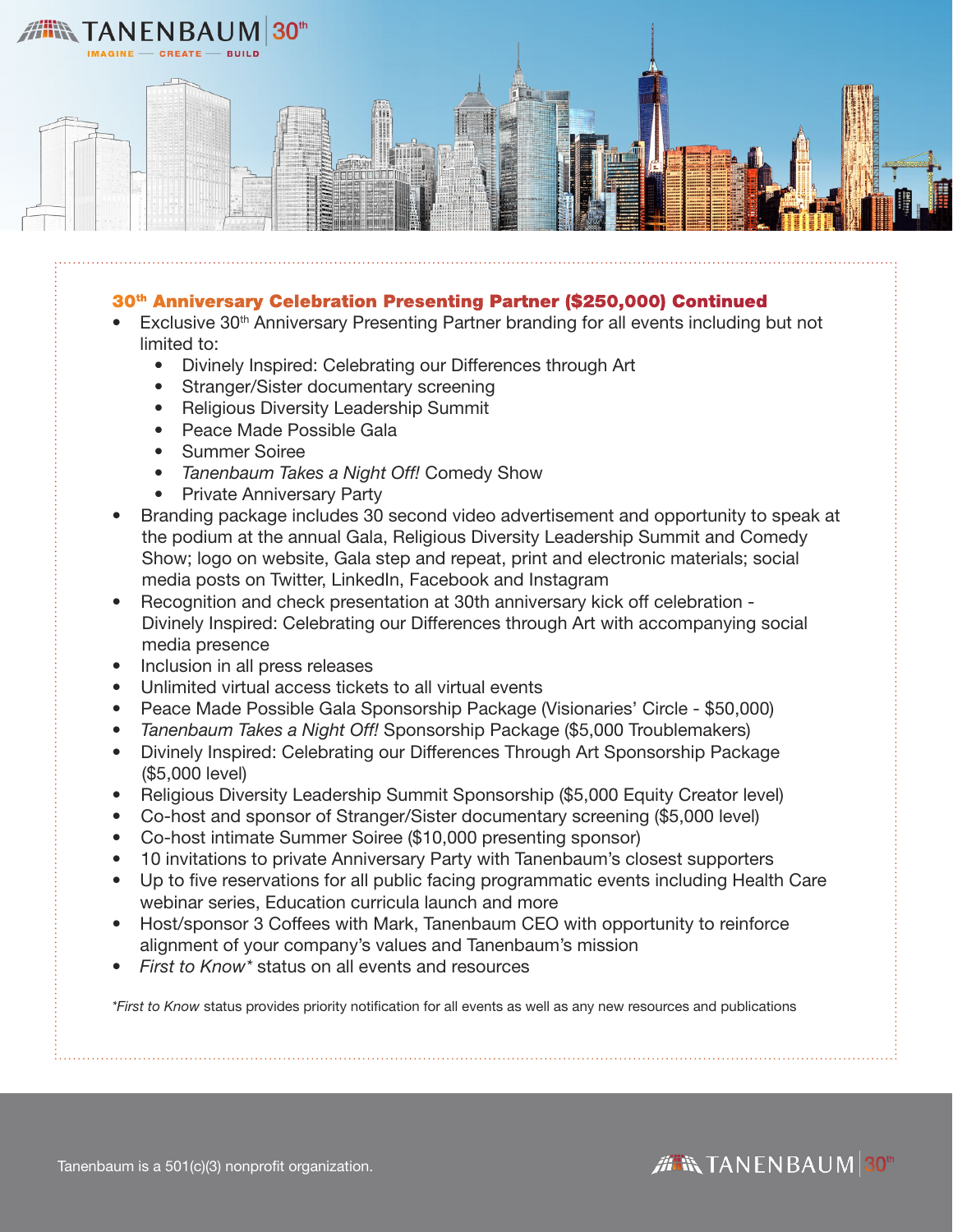

### 30th Anniversary Celebration Sponsor (\$75,000)

### Recognition continues for one full year January 1, 2022- January 31, 2023

- 30th anniversary branding for all events including but not limited to:
	- Divinely Inspired: Celebrating our Differences through Art
	- Stranger/Sister documentary screening
	- Religious Diversity Leadership Summit
	- Peace Made Possible Gala
	- Summer Soiree
	- Tanenbaum Takes a Night Off! Comedy Show
	- Private Anniversary Party
- Branding package includes 15 second video advertisement at each event; logo on website, Gala step and repeat, print and electronic materials; social media posts on Twitter, LinkedIn, Facebook and Instagram
- Inclusion in all press releases
- Unlimited virtual access tickets for your guests to all virtual events
- Peace Made Possible Gala Sponsorship Package (\$25,000 Peacemakers' Circle)
- Religious Diversity Leadership Summit Sponsorship Package (\$5,000 Equity Creator)
- *• Tanenbaum Takes a Night Off!* Sponsorship Package (\$5,000 Troublemakers)
- 6 tickets to Divinely Inspired: Celebrating our Differences through Art
- 6 tickets to Stranger/Sister documentary screening
- 4 Invitations to intimate Summer Soiree
- *• First to Know\** status on all events and resources

*\*First to Know* status provides priority notification for all events as well as any new resources and publications

#### 30<sup>th</sup> Anniversary Advertising Packages

Advertising and customized messaging across all social media, digital and print platforms at in person and virtual Divinely Inspired: Celebrating our Differences through Art, Peace Made Possible Gala and *Tanenbaum Takes a Night Off!* Comedy Show.

- Platinum \$30,000
	- 20 second video broadcast 2 times during event and once pre-event
	- Inclusion in one pre-event and one post-event social media post across all platforms for all events